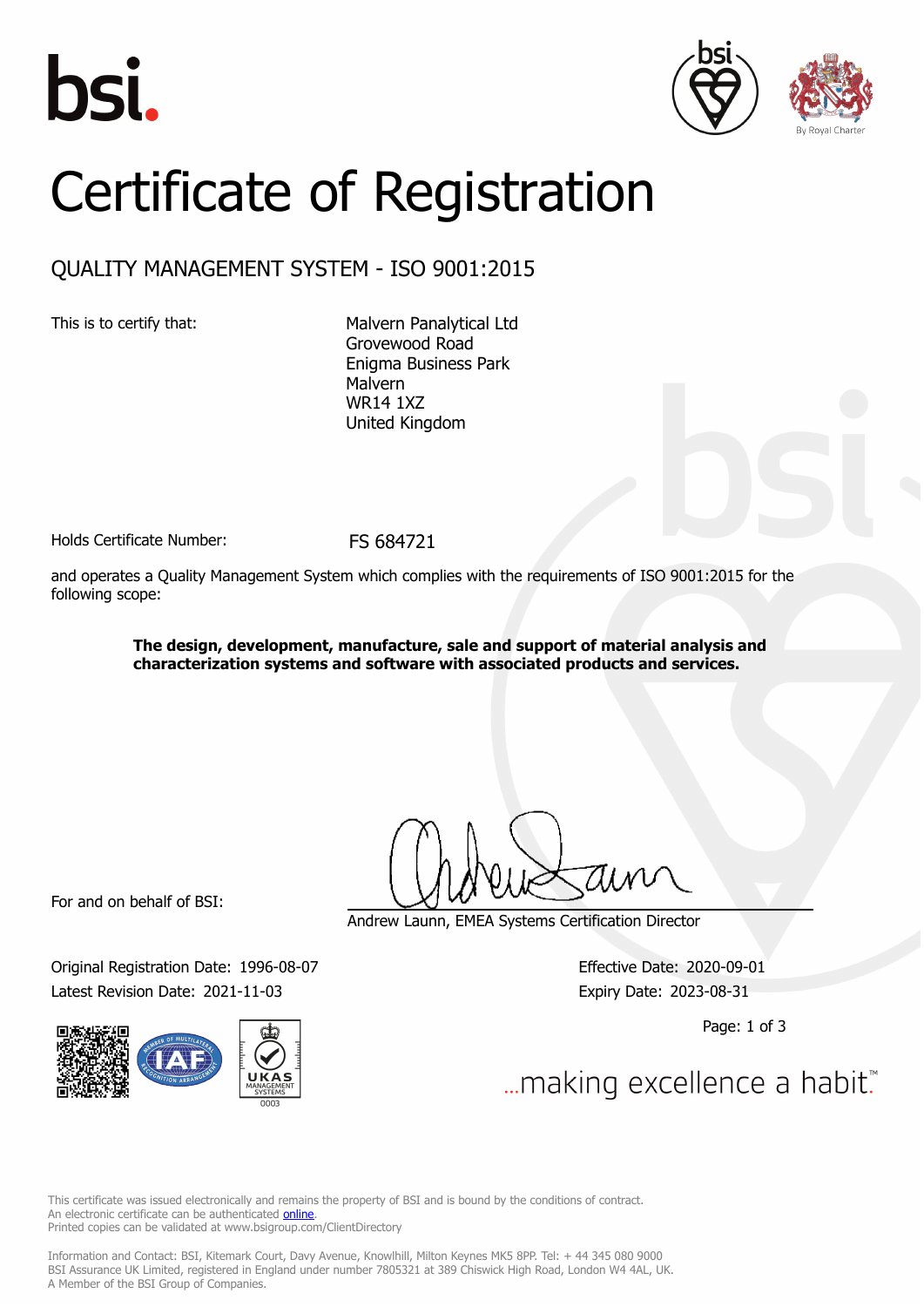## Certificate No: FS 684721

Malvern Panalytical Ltd Grovewood Road Enigma Business Park Malvern WR14 1XZ United Kingdom The design, development, manufacture, sale and support of material analysis and characterization systems and software with associated products and services. Malvern Panalytical Inc 22 Industrial Drive East Northampton **Massachusetts** 01060 USA The design, development, manufacture, sale and support of material analysis and characterization systems and software with associated products and services. Malvern Panalytical, Inc. Canada 4921 Place Olivia St-Laurent Québec H4R 2VR Canada Sales and service office. Malvern Panalytical, Inc. Mexico Malvern Panalytical, a division of Spectris Mexico S de RL de CV Av. Pedro Ramirez Vazquez 200-13 Nivel 1, Parque Corporativo Valle Oriente, Col. Valle Oriente San Pedro Garza Garcia Nuevo León 66269 Mexico Administrative work (Finance, Logistics, Marketing, Inside Sales, HR, Service Backoffice), Applications/ Laboratory, Repair. Malvern Panalytical, Inc. 2400 Computer Drive **Westborough Massachusetts** 01581 USA Customer Service & Support, Apps Lab, Repair Depot, Customer Training and Warehouse. Location **Exercise 2018 Location Registered Activities** 

Original Registration Date: 1996-08-07 Effective Date: 2020-09-01 Latest Revision Date: 2021-11-03 Expiry Date: 2023-08-31

Page: 2 of 3

This certificate was issued electronically and remains the property of BSI and is bound by the conditions of contract. An electronic certificate can be authenticated **[online](https://pgplus.bsigroup.com/CertificateValidation/CertificateValidator.aspx?CertificateNumber=FS+684721&ReIssueDate=03%2f11%2f2021&Template=uk)**. Printed copies can be validated at www.bsigroup.com/ClientDirectory

Information and Contact: BSI, Kitemark Court, Davy Avenue, Knowlhill, Milton Keynes MK5 8PP. Tel: + 44 345 080 9000 BSI Assurance UK Limited, registered in England under number 7805321 at 389 Chiswick High Road, London W4 4AL, UK. A Member of the BSI Group of Companies.